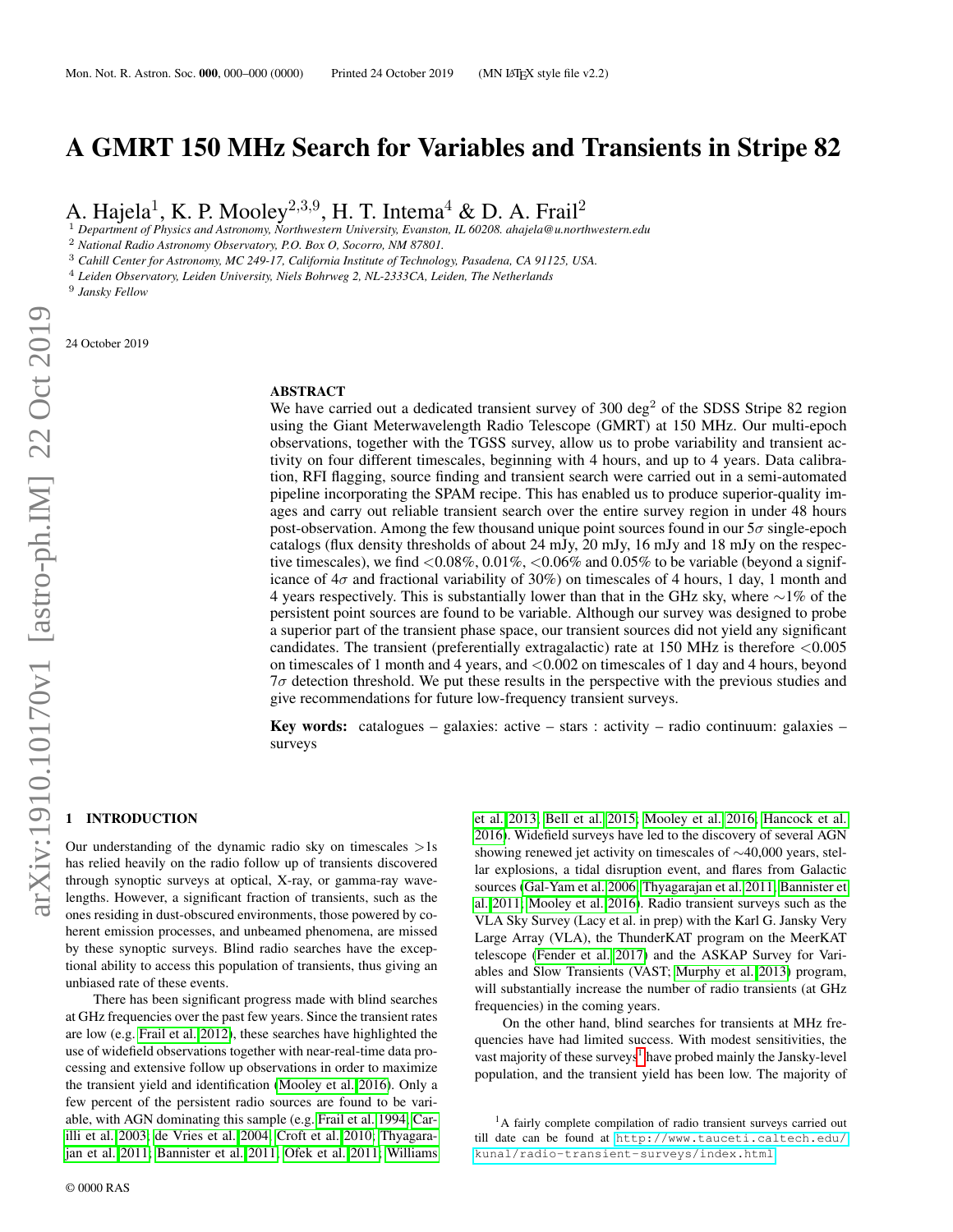the transients that were found have ambiguous or unknown classification due to the searches being carried out in archival data and untimely follow-up observations.

Nevertheless, the transients discovered thus far assure a rich phase space of the dynamic MHz sky. [Hyman et al.](#page-8-5) [\(2005,](#page-8-5) [2007,](#page-8-6) [2009\)](#page-8-7) discovered three "Galactic Center Radio Transients (GCRTs)", with peak flux densities ranging from of tens to thousands of mJy, among which one was a flaring X-ray binary and two transients were of unknown origin (but one likely a coherent emitter; [Ray et al. 2007;](#page-8-8) [Polisensky et al. 2016\)](#page-8-9). [Jaeger et al.](#page-8-10) [\(2012\)](#page-8-10) reported a 2.1 mJy transient in the SWIRE Deep Field 1046+59 at 340 MHz with the VLA, with no known counterparts. Another transient, possibly Galactic in origin and lasting for <10 min with a peak flux density of about 20 Jy, was discovered in ∼400 hours of LOFAR 30 MHz data towards the North Celestial Pole at 60 MHz [\(Stewart et al. 2016\)](#page-8-11). [Obenberger et al.](#page-8-12) [\(2014\)](#page-8-12) discovered two transients at 30 MHz, having peak flux densities of about 3 kJy, and lasting for 75–100 seconds with evidence for polarization or dispersion. [Murphy et al.](#page-8-13) [\(2017\)](#page-8-13) recently found a transient, having a peak flux density of 180 mJy and timescale between 1–3 years, while comparing the TGSS-ADR [\(Intema et al. 2017\)](#page-8-14) and GLEAM [\(Hurley-Walker et al. 2017\)](#page-7-10) catalogs.

The MHz transient sky is expected to be different from the GHz sky. On timescales of  $>1$  s, the GHz sky is illuminated primarily by (incoherent) synchrotron-driven transients arising from astrophysical shocks, such as supernovae, gamma-ray bursts, tidal disruption events, AGN, X-ray binaries, etc., and from astrophysical plasma accelerated in stellar magnetic fields observed in the form of stellar flares, magnetar flares, etc (e.g. [Mooley et](#page-8-0) [al. 2016\)](#page-8-0). Being brightness-temperature limited, these transients evolve on timescales of days–months (extragalactic; more luminous) or hours–weeks (Galactic; less luminous), as noted by [Pietka](#page-8-15) [et al.](#page-8-15) [\(2015\)](#page-8-15). Most classes of incoherent synchrotron transients are self-absorbed at MHz frequencies at early times, pushing these events to much longer timescales of years to decades and lower peak flux densities compared to GHz frequencies. Consequently, their rates are lower, and they are harder to identify in transient surveys [\(Metzger et al. 2015\)](#page-8-16). On the other hand, transients powered by coherent emission (such as pulsars and brown dwarfs) may be more abundant at MHz frequencies.

Likewise, we expect the variable MHz sky to be different as well. Rather than the substantial intrinsic variability observed in the GHz sky, variability at MHz frequencies will be dominated by refractive interstellar scintillation (e.g. [Rickett 1986\)](#page-8-17). Interplanetary scintillation [\(Clarke 1964;](#page-7-11) [Morgan et al. 2018\)](#page-8-18), caused due to local density fluctuations in the ionised medium in the ecliptic plane, will dominate the extrinsic variability close to the ecliptic.

Given the yield of transients at ∼Jansky flux densities in the low-frequency sky, one would expect a multifold increase in the yield by probing deeper, at milliJanky flux densities. Motivated by this, and the need for systematic exploration of the mJy-level dynamic sub-GHz sky, we have carried out a dedicated survey over  $220 \text{ deg}^2$  of the SDSS Stripe 82 region with the GMRT at 150 MHz. GMRT offers both good sensitivity and ∼arcsec localization; the latter is essential for associating radio variable/transient sources with their optical counterparts. The choice of our survey region is motivated by the presence of the abundance of deep multiwavelength archival data in Stripe 82, which aids our search for the progenitors/host galaxies of transients. Using the dataset, we are able to probe timescales between ∼hours and ∼1 month. The observing frequency of 150 MHz allows us to take advantage of the existing TGSS survey and extend our transient search to a timescale of ∼4 years. In [§2](#page-1-0) we describe the observations, the calibration and source cataloging procedures. In [§3](#page-2-0) and [§4](#page-3-0) we detail the variability and transient search. The summary and discussion are given in [§5.](#page-4-0)

## <span id="page-1-0"></span>2 OBSERVATIONS AND DATA PROCESSING

#### <span id="page-1-1"></span>2.1 Observations

Stripe 82 is an equatorial strip on the sky, spanning 2.5 degrees in declination between  $\pm 1.25$  degrees, and 109 degrees in right ascension between −50 degrees and +59 degrees. Since the half-power beamwidth (HPBW) of GMRT at 150 MHz is 186 arcmin, we were able to cover the declination range of Stripe 82 in a single pointing. In right ascension, the pointings were spaced by HPBW/2 to get a fairly uniform sensitivity across Stripe 82.

We observed two regions, R1 and R2, in November– December 2014 and June–September 2015 under project codes 27 032 and 28 082 respectively. Twenty seven pointings centred on declination of 0 degrees and spanning 0–40 degrees in right ascension were used for region R1. Thirty pointings centred on declination of 0 degrees and spanning 310–355 degrees in right ascension were used for region R2. Data was recorded in full polarization mode every 8 seconds, in 256 frequency channels across 16 MHz of bandwidth (140–156 MHz). We observed each region in two epochs, 1 month apart, with each epoch being split over two observing sessions usually spread over two consecutive days. In a single session, typically 15–30 pointings (covering an area of 50– 100 deg<sup>2</sup>), with each pointing observed for 20-40 minutes split over 2 scans (each scan was 10–20 minutes long) spaced out in time (about 4 hours) to improve the UV-coverage. The flux calibrator, 3C48, was observed in the middle and beginning/end of each session. Due to the presence of in-beam calibrators and the use of the SPAM recipe for direction-dependent calibration [\(Intema et al.](#page-8-19) [2009\)](#page-8-19), no phase calibration scans were obtained. An overview of all GMRT observations used for the variability and transient search is given in Table [1.](#page-2-1)

## <span id="page-1-2"></span>2.2 RFI Flagging, Calibration and Imaging using the SPAM recipe

After each observation, the data were downloaded from the GMRT archive within 12 hours onto the computer cluster at the NRAO in Socorro, and processed with a fully automated pipeline based on the SPAM recipe [\(Intema et al. 2009,](#page-8-19) [2017\)](#page-8-14). The pipeline incorporates direction-dependent calibration and modeling of ionospheric effects, generally yielding high-quality images. In brief, the pipeline consists of two parts: a pre-processing part that converts the raw data from individual observing sessions into pre-calibrated visibility data sets for all observed pointings, and a main pipeline part that converts each pre-calibrated visibility data set per pointing into a Stokes I continuum image. Both parts run as independent processes on the multi-node, multi-core compute cluster, allowing for parallel processing of many observations and pointings. A detailed description of the processing pipeline is given in [Intema et](#page-8-14) [al.](#page-8-14) [\(2017\)](#page-8-14). With this pipeline, we were able to calibrate and image each GMRT observation within 10 hours after retrieval.

In addition to imaging each pointing per observing run, we also imaged each pointing for every scan (typically two scans per observing run; see [§2.1\)](#page-1-1) and every epoch (E1/E2; combining the visibility data from the observing runs on consecutive days).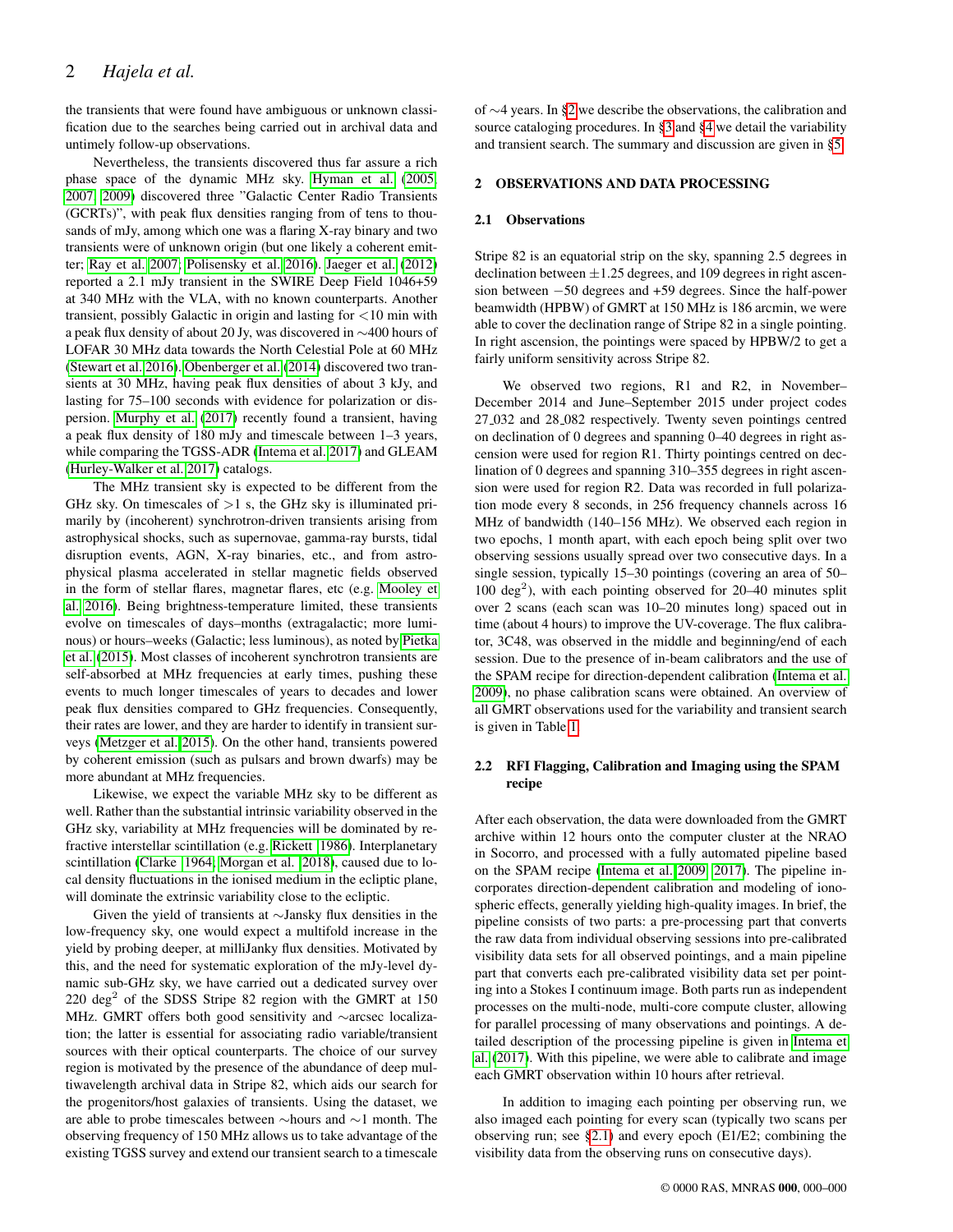Table 1. GMRT Observing Log

<span id="page-2-1"></span>

| No.                       | Date<br>(UT)    | Region/Epoch                    | LST<br>(h) | $RMS^a$<br>(mJy/beam) |  |  |  |  |  |  |
|---------------------------|-----------------|---------------------------------|------------|-----------------------|--|--|--|--|--|--|
| Archival Data: TGSS       |                 |                                 |            |                       |  |  |  |  |  |  |
| $\Omega$                  | 2010 Dec $15^b$ | R1&2E0                          |            | $\sim 3.5$            |  |  |  |  |  |  |
| <b>G1STS</b> Observations |                 |                                 |            |                       |  |  |  |  |  |  |
| 1                         | 2014 Nov 10     | R1E1a                           | $19 - 06$  | 3.8                   |  |  |  |  |  |  |
| 2                         | 2014 Nov 11     | R1E1b                           | 19–06      | 4.1                   |  |  |  |  |  |  |
| 3                         | 2014 Dec 27     | R1E2a                           | $16 - 01$  | 4.8                   |  |  |  |  |  |  |
| 4                         | 2014 Dec 28     | R1E2h                           | $17 - 01$  | 6.6                   |  |  |  |  |  |  |
| 5                         | 2015 Jun 29     | R2E1a                           | $22 - 09$  | 2.8                   |  |  |  |  |  |  |
| 6                         | 2015 Jun 30     | R2E1h                           | $23 - 09$  | 2.6                   |  |  |  |  |  |  |
| 7                         | 2015 Aug 31     | R <sub>2</sub> E <sub>2a</sub>  | $20 - 0.5$ | 2.5                   |  |  |  |  |  |  |
| 8                         | 2015 Sep 02     | R <sub>2</sub> E <sub>2</sub> h | $20 - 0.5$ | 2.4                   |  |  |  |  |  |  |

<sup>a</sup>RMS refers to the median single-pointing RMS noise achieved during the given observing run.

 $<sup>b</sup>$ This is the median epoch of TGSS survey. The TGSS obser-</sup> vations were taken over two years from April 2010 to March 2012.



<span id="page-2-2"></span>Figure 1. Cumulative plot of the RMS noise for each timescale probed by the GMRT data. See [§2.1a](#page-1-1)nd Table [1](#page-2-1) for details.

### 2.3 Image Mosaicing and Source Cataloging

Once the single-pointing images were produced by the SPAM pipeline, we combined them into mosaics using the AIPS task FLATN. The RMS noise of the image mosaics generated for each scan, each observing run, each epoch and all data combined, are shown in Figure [1,](#page-2-2) and the median values for each observing run are reported in Table [1.](#page-2-1)

We used  $PyBDSF<sup>2</sup>$  $PyBDSF<sup>2</sup>$  $PyBDSF<sup>2</sup>$ , a Python module, to decompose images for every observing run, the corresponding scans and the epochs into sources and generate a  $5\sigma$  catalog. We used process image task of PyBDSF to process and find sources above a user-defined threshold in each individual image. process image offers a user-defined parameter, rms box, which was used to calculate the mean and the rms of the image using two inputs, the first fixed the rms-box size to calculate the mean and the rms and the second input fixed the step-size by which the box moved across the image. For this work, we used an rms box which was 20 times the size of the synthesized beam of the image [\(Hancock et al. 2012;](#page-7-12) [Mooley et al. 2013\)](#page-8-21) and moved it by 10 pixels (i.e. the step-size) for the next measurement. We used the module-default values for thresh  $pix = 5.0$  and thresh is  $1 = 3.0$ . The combination of these two parameters set the threshold for source detection in the images. thresh isl defined the threshold to select the regions or islands to which Gaussian is fitted and thresh pix defines the threshold for individual pixels to be included in that island. We wrote down all the detected sources and their properties in a catalog using write catalog task of PyBDSF.

The  $\sim$ 300 deg<sup>2</sup> co-added image mosaics and the corresponding  $5\sigma$  source catalog containing 12,703 sources above 10.5 mJy is available via the Caltech Stripe 82 Portal<sup>[3](#page-2-4)</sup>.

## 2.4 Archival Data

The Stripe 82 region is also covered by the 150 MHz GMRT sky survey TGSS<sup>[4](#page-2-5)</sup> with a very similar sensitivity ( $\sim 3.5$  mJy/beam). The TGSS observations were performed over 2 years, from April 2010 to March 2012 with a median epoch of about 2010 Dec 15. We have used the publicly available data products from the TGSS-ADR to construct a  $5\sigma$  catalog of the same area in Stripe 82, which provides an extra epoch for our transient search (on ∼4 yr timescale).

## <span id="page-2-0"></span>3 VARIABILITY SEARCH

From our GMRT observations of Stripe 82 alone, we can probe (via "two-epoch" comparisons) variability on three timescales: 4 hours, 1 day and 1 month. As alluded to in [§2,](#page-1-0) each of the eight observations listed in Table [1](#page-2-1) was carried out using two scans separated by approximately four hours. Hence, in order to study the variability on this four hour timescale, we compared the 5-sigma source catalogs of the two scans<sup>[5](#page-2-6)</sup>. To study variability on a timescale of 1 day, we compared observation E1a with E1b, and observation E2a with E2b (cf. Table [1\)](#page-2-1). For the 1 month timescale, we compared E1 and E2 (obtained by combining E1a+E1b and E2a+E2b respectively, for regions R1 and R2; see [§2.2\)](#page-1-2). For the 4 year timescale, we compared our full combined dataset (all eight observations listed in Table [1](#page-2-1) combined into a single deep mosaic) with the TGSS ADR1. It should be noted that if a source is found to be variable between two epochs, its variability timescale is generally smaller than the separation between the two epochs and larger than the duration of each of the two epochs. For example, when comparing individual scans of each observation, we are probing a timescale of <4 hours  $\text{(and } \geq 30 \text{ min}.$ 

A variable source will be unresolved at our angular resolution of  $\sim 19''$ , unless that source is very nearby ( $\ll 1$  pc) and expanding extremely rapidly (superluminal motion). Therefore, in order to shortlist point-like (unresolved) sources, and to avoid potential false sources/imaging artifacts, we applied the constraints listed below to the  $5\sigma$  catalogs:

• Search area bounds. Due to very low sensitivity beyond ∼1.75 degrees from the GMRT 150 MHz beam center, the edges of our image mosaics of regions R1 and R2 are noisy. Hence we retained only those sources satisfying -1.75 deg  $<$  Dec  $<$  1.75 deg, -1.25 deg < RA < 41.25 deg and 308.75 deg < RA < 356.25 deg.

<span id="page-2-5"></span><span id="page-2-4"></span><sup>3</sup><http://www.tauceti.caltech.edu/stripe82/>

<span id="page-2-3"></span><sup>&</sup>lt;sup>2</sup>[Mohan & Rafferty](#page-8-20)  $(2015)$ 

<sup>4</sup>Details of the Alternative Data Release (TGSS-ADR) can be found in [Intema et al.](#page-8-14) [\(2017\)](#page-8-14) and at [http://tgssadr.strw.leidenuniv.](http://tgssadr.strw.leidenuniv.nl/) [nl/](http://tgssadr.strw.leidenuniv.nl/)

<span id="page-2-6"></span><sup>5</sup>We excluded E1b from our analysis due to missing data and presence of substantial RFI.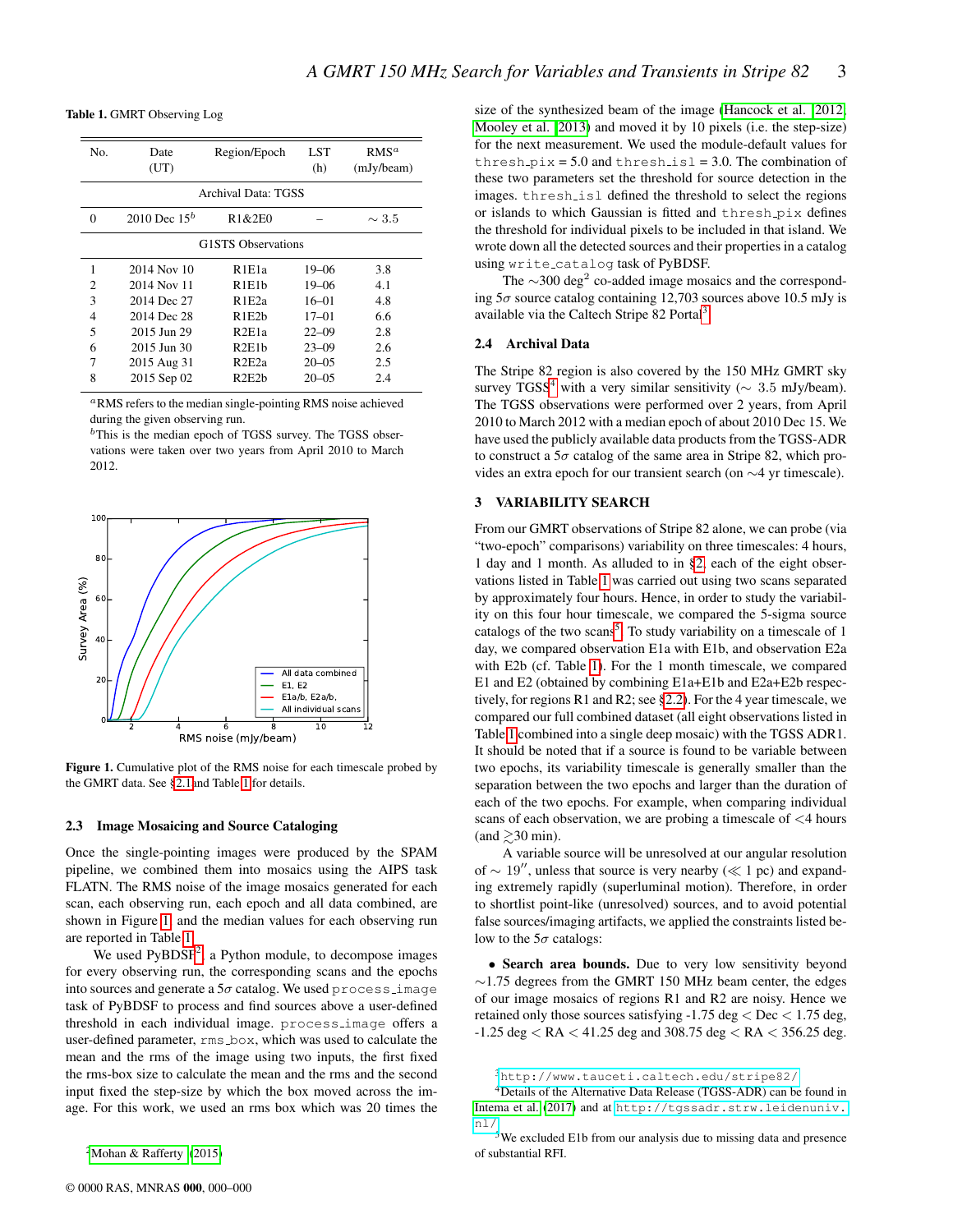

<span id="page-3-1"></span>Figure 2. The histograms of variability statistic  $V_s$  corresponding to all timelines.  $V_s$  is calculated after applying all the constraints to the singleepoch catalogs. Histograms are fit by the Gaussians of same color. Standard deviations, std, of the fitted Gaussians for 4 hour timescale: 1.6, for 1 day timescale: 1.2, for 1 month timescale: 1.3 and for 4 year timescale: 2.7

• Flux density ratio. Following [Mooley et al.](#page-8-0) [\(2016\)](#page-8-0) and [Frail](#page-7-13) [et al.](#page-7-13) [\(2018\)](#page-7-13), we keep sources having  $S/P < 1.5$  (SNR<15) and  $S/P < 1.1$  (SNR $\geq$ 15), where S is the total flux density and P is peak flux density of the source.

• Source size. We retained sources having

BMAJ/1.5<MAJ<1.5×BMAJ and BMIN/1.5<MIN<1.5×BMIN, where BMAJ and BMIN are the major and minor axis of the synthesized beam and MAJ, MIN are the major and minor axis of the Gaussian fitted by PyBDSF. We further imposed MAJ >  $1.1\times$ BMAJ, MIN >  $1.1\times$ BMIN for sources detected at a high significance (SNR  $\geq$  15) (e.g. [Mooley et al. 2016\)](#page-8-0).

• Proximity to bright sources. To avoid any potential imaging artifacts around bright sources, we removed fainter sources (sources with total flux density  $\ll$  500 mJy) lying within 3 arcmin of all > 500 mJy sources.

Following the application of the constraints mentioned above to our  $5\sigma$  PyBDSF catalogs (for each individual image mosaic described above), we used TOPCAT (Tool for OPerations on Catalogues And Tables, v4.6-1; [Taylor 2005\)](#page-8-22) to perform a two-epoch comparative study at every timescale. Given the synthesized beam of GMRT at 150 MHz,  $19'' \times 15''$ , we used a search radius of  $\sqrt{\text{BMAJ} \times \text{BMIN}}/2 = 9''$  to find the counterparts between any two epochs. The following 'two-epoch' comparisons were successfully performed under the aforementioned conditions:

• 4 yr timescale: 2132 two-epoch comparisons (2132 unique sources were matched) between our combined survey data and TGSS-ADR

• 1 month timescale: 4686 two-epoch comparisons (4686 unique sources matched) between E1 and E2

• 1 day timescale: 6987 two-epoch comparisons (among which 4389 unique sources were matched) for E1a vs. E1b and E2a vs. E2b.

• 4 hour timescale: 7134 two-epoch comparisons (among which 6689 unique sources were matched) for E1a scan1 vs. scan2, E2a scan1 vs. scan2, and E2b scan1 vs. scan2.

For every source catalog comparison made, we applied a suitable correction factor to ensure that the ratio of the source flux densities between the two epochs (S1/S2) is unity. The median of

S1/S2 was taken to be the correction factor and applied to (divided out from) source flux densities and the associated uncertainties in the (fiducial) first comparison epoch (S1). The correction factors ranged between 0.85 (4 hr timescale) and 0.98 (4 yr timescale). We then used the corrected source flux densities with the corrected uncertainties to calculate two statistical measures, the variability statistic  $(V_s)$  and the modulation index  $(m)$ , to distinguish between true variables and false positives. Following [Mooley et al.](#page-8-0) [\(2016\)](#page-8-0), we compared the flux densities of a source between two different epochs using the  $V_s = (S_1 - S_2)/\sqrt{\sigma_1^2 + \sigma_2^2} = \Delta S/\sigma$ . The null hypothesis is that the sources are selected from the same distribution and are hence non-variable. Under this hypothesis,  $V_s$  follows a Student-t distribution. However, in our case we find that the distribution is Gaussian (see Figure [2\)](#page-3-1). This may be explained by ionospheric effects in the low-frequency sky, other systematic effects in the amplitude calibration, cleaning artifacts etc. Nevertheless, we are able to fit Gaussian functions to the  $V_s$  distributions, for the four timescales probed, and we consider a source as a true variable if it has  $V_s$  lie beyond  $4\sigma$  in the distribution (see [Mooley et al.](#page-8-0) [2016\)](#page-8-0). Our criterion for selecting a true variable source is therefore:

$$
V_s = \left| \frac{\Delta S}{\sigma} \right| > 4 \times \text{std} \tag{1}
$$

where  $\text{std}$  is the standard deviation of the  $V_s$  distribution (see Figure [2\)](#page-3-1). Modulation index,  $m$ , is a measure of variability defined as difference of flux densities of a source between two epochs divided by the mean of the two flux densities,  $\overline{S}$ 

$$
m = \frac{\Delta S}{\overline{S}} = 2 \times \frac{S_1 - S_2}{S_1 + S_2}
$$
 (2)

Given the uncertainties in flux calibration, ionospheric effects and the like, we consider a source as a true variable only if the fractional variability is more than or equal to 30% (i.e. a modulation index of  $|m| > 0.26$ ; see also [Mooley et al. 2016\)](#page-8-0).

We shortlisted the variable candidates using the above criteria. Then we visually inspected the image cutouts (from our survey as well as archival data from NVSS and FIRST) of these candidates and removed the potentially resolved sources. We thus found 1 variable for the 4 year timescale, no variables for the 1 month timescale, 1 variable for the 1 day timescale and 6 variables for the 4 hour timescale. These variables are shown in Figure [3](#page-4-1) (variability statistic against modulation index plots for each timescale probed) and their details are tabulated in Table [2.](#page-8-23) The typical modulation index is 0.3–0.4. Identification of the variable sources and estimation of the variability fraction of the 150 MHz sky is done in [§5.](#page-4-0)

# <span id="page-3-0"></span>4 TRANSIENT SEARCH

For our transient search, we chose a higher detection threshold than the 5 $\sigma$  used for the variability search. Considering an average,  $\sim$ 18 arcsec, synthesized beam for our survey, and searching effectively across ∼4200 sq deg (300 sq deg survey area × 14 observations searched), implies 50 Million synthesized beams searched. Hence, in order to keep the number of false positives, due to noise, down to  $\langle 1$ , we chose a  $7\sigma$  source detection threshold for transient search (following the recommendation of [Frail et al. 2012\)](#page-7-0).

We used the same point-source constraints defined above, for the variables case, to perform the transient search. The cumulative number of sources in our resulting point-source catalogs is 68,964 sources. We compared the source catalogs as in the above case of variables, probing timescales of 4 yr, 1 month, 1 day and 4 hours. For each single-epoch catalog pair compared (using TOPCAT), we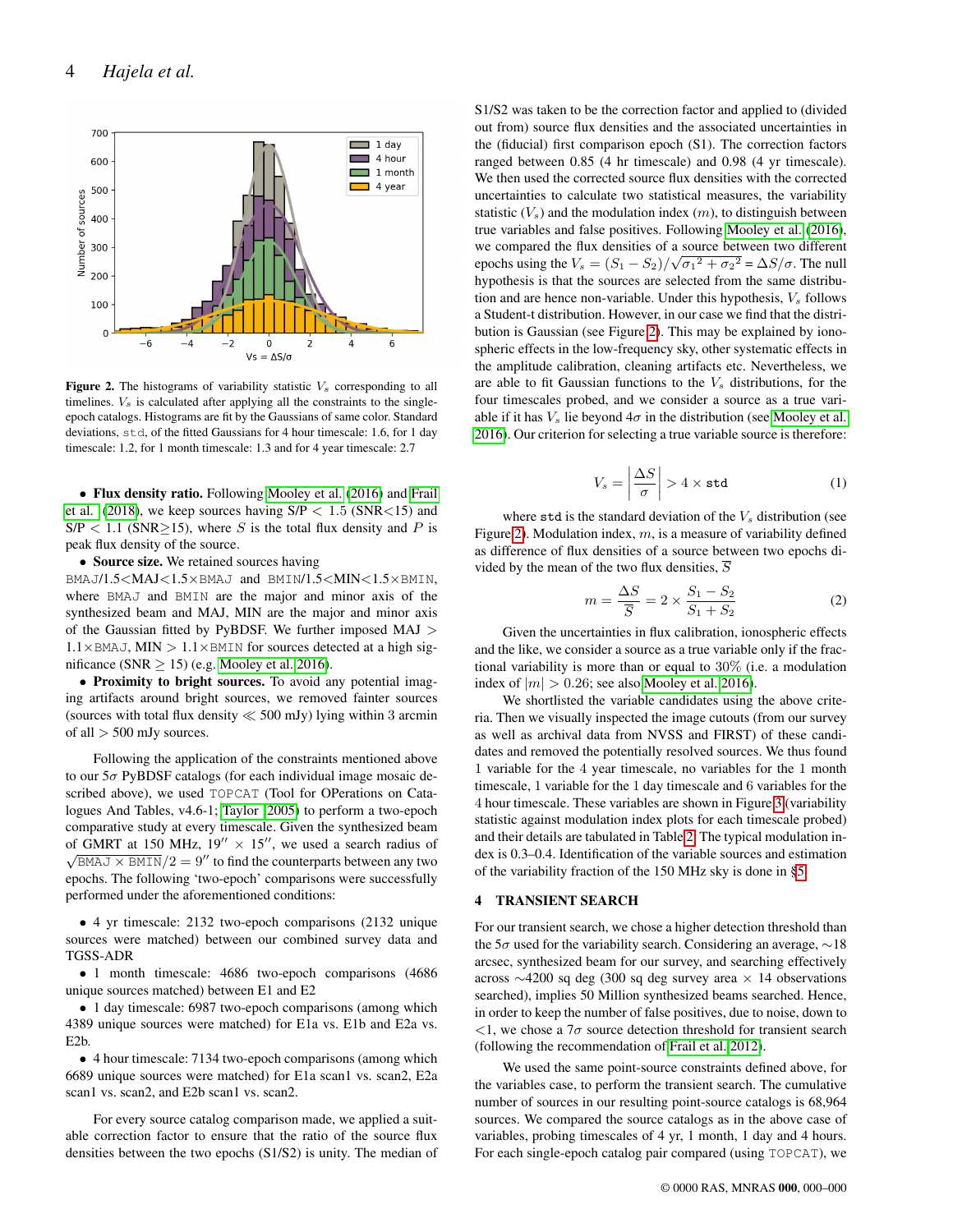

<span id="page-4-1"></span>Figure 3. The variability statistic, Vs, as a function of modulation index, m, for all timescales probed in this work:  $\lt 4$  hours,  $\lt 1$  day,  $\lt 1$  month and  $\lt 4$  years. The dashed lines correspond to final selection criteria i.e. limits on m and Vs. The green-to-blue circles are sources which are finally shortlisted as variables after visual inspection. The size of the circle denotes the mean flux density of the source in two epochs. We find 18, 2 and 12 variables on timescales of 4 hours, 1 day, and 4 years.

searched for those sources present in one epoch and absent in the other. For the resulting transient candidates, we further verified their absence in the combined deep mosaics from our survey, and from archival images from the TGSS, NVSS and FIRST surveys. All of these candidates were SNR<15 and were either imaging artifacts (due to the presence of nearby bright sources) or appeared to be resolved sources in the archival radio images. We thus find no evidence for any transient sources in our data.

## <span id="page-4-0"></span>5 SUMMARY & DISCUSSION

With the aim of probing deeper into the phase space of transients in the low-frequency radio sky, we observed the SDSS Stripe 82 region at 150 MHz at multiple epochs with the GMRT. Our survey region spans 300 sq. deg (uniformity of RMS noise shown in Figure [1\)](#page-2-2) and the observations are tabulated in Table [1.](#page-2-1) Using our observations in addition to the archival data from the TGSS-ADR, we were able to perform "two-epoch" comparisons, to find transients and variables, on four different timescales: 4 hours, 1 day, 1 month and 4 years. Using  $5\sigma$  source catalogs for each timescale, we generated catalogs of point-like sources using a set of constraints, as described in Section [3.](#page-2-0)

We found 6, 1, 0 and 1 sources satisfying our variability criteria (significance greater than  $4\sigma$  and fractional variability larger than 30%; see [§3\)](#page-2-0) on timescales of 4 hours, 1 day, 1 month and 4 years respectively. We note that the results for the 4 hour timescale

are most uncertain due to modest UV coverage and larger flux calibration uncertainty. This is also the timescale for which we found the largest number of false positives (imaging artifacts), compared to our analysis for other timescales. Hence, the number of true variables on the 4 hour timescale is likely to be far less than 6.

Table [2](#page-8-23) lists the variable sources that we found, along with their fluxes from the TGSS-ADR, NVSS and FIRST catalogs, the spectral indices with respect to the NVSS source catalog, and the magnitudes and spectroscopic redshifts of their optical counterparts. We also performed source identification (noted in Table [2\)](#page-8-23) based on published optical spectra or WISE colors. We find that all the variable sources are AGN. The spectral indices calculated using the flux density in the NVSS survey are consistent with the typical AGN spectral index of  $-0.8$  with the exception of J012528+000505, found on the 4 year timescale, and J022609+012929, found on the 4 hour timescale, which have a flat or inverted radio spectra. Comparison of the 150 MHz flux density of J012528+000505 with recently-published 1.4 GHz flux density (∼800 mJy; [Heywood et al.](#page-7-14) [\(2016\)](#page-7-14)) suggests that the source is consistent with being flat-spectrum, and its 1.4 GHz flux density has decreased by a factor of two with respect to the FIRST and NVSS surveys (observed in the 1990s).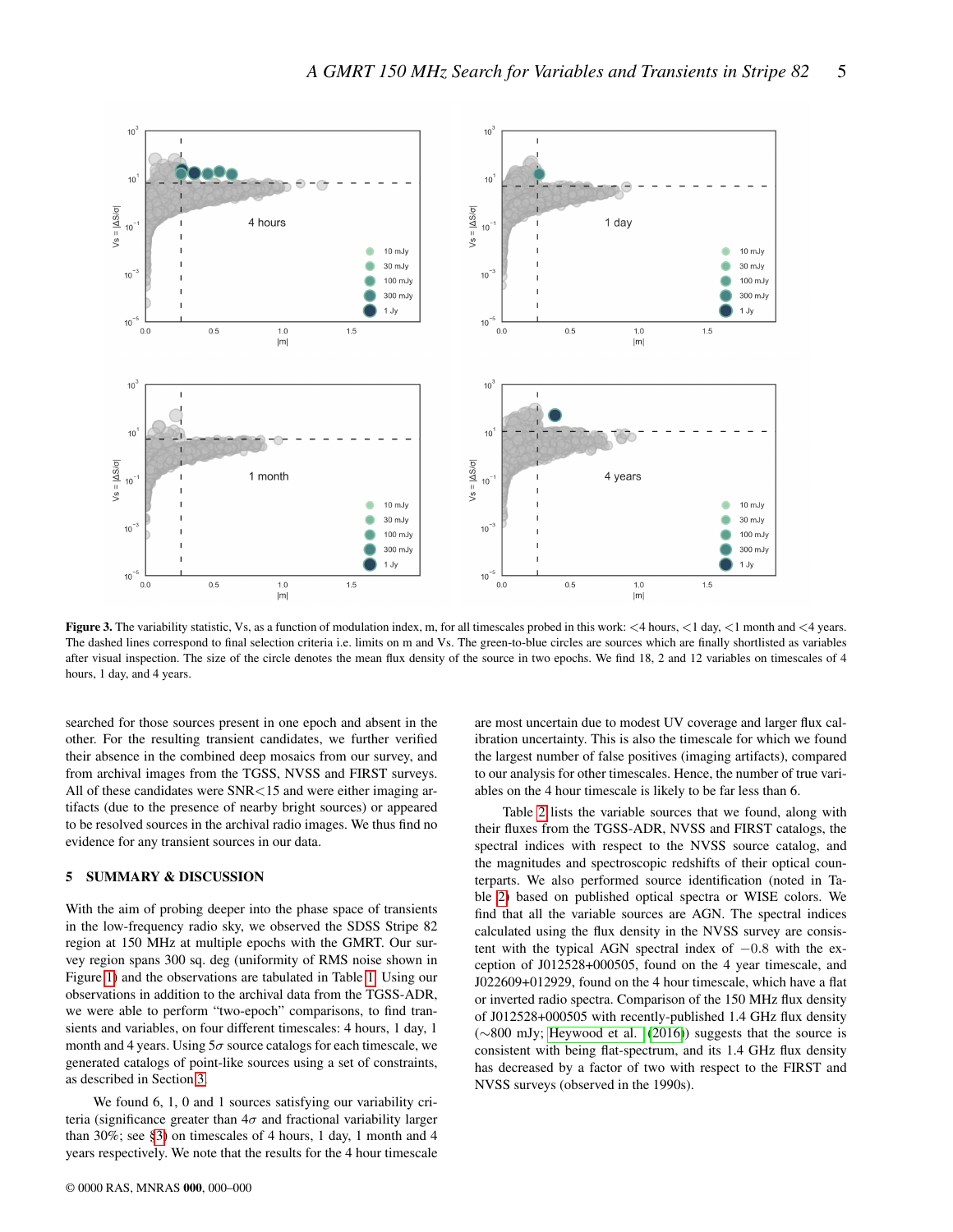

<span id="page-5-1"></span>Figure 4. The log(N)–log(S) phase space of low-frequency radio transients. The  $2\sigma$  upper limits to the transient rates from previous radio surveys (see the compilation at [http://www.tauceti.caltech.edu/kunal/radio-transient-surveys/index.html\)](http://www.tauceti.caltech.edu/kunal/radio-transient-surveys/index.html) are shown as triangles. Rates from the same survey are joined by dashed lines. The rates derived from radio transient detections are shown as  $2\sigma$  errorbars. The extragalactic transient rates, at 150 MHz, from [Metzger et al.](#page-8-16) [\(2015\)](#page-8-16) are shown with thick gray lines. The symbols are color-coded according to observing frequency. The source counts for persistent (from the TGSS-ADR; [Intema et al. 2017\)](#page-8-14) and variable sources ( $m \geq 0.1$  at 150 MHz, based on [McGilchrist & Riley 1990;](#page-8-24) [Riley 1993;](#page-8-25) [Minns & Riley 2000;](#page-8-26) [Bell et al. 2019\)](#page-7-15) are shown with black lines. Timescale corresponding to each transient detection or upper limit is denoted as min (minute), hr (hour), day (day), mo (month) or yr (year). References: [Bell et al.](#page-7-16) [\(2014\)](#page-7-16); [Carbone et al.](#page-7-17) [\(2016\)](#page-7-17); [Cendes et al.](#page-7-18) [\(2014\)](#page-7-18); [Riley & Green](#page-8-27) [\(1995,](#page-8-27) [1998\)](#page-8-28); [Polisensky et al.](#page-8-9) [\(2016\)](#page-8-9); [Rowlinson et al.](#page-8-29) [\(2016\)](#page-8-29) (other references are cited in the text). Upper limits from [Feng et al.](#page-7-19) [\(2017\)](#page-7-19), at 182 MHz and on timescales between minutes and months, lie in the region similar to the [Polisensky et al.](#page-8-9) [\(2016\)](#page-8-9) limits and are not shown on this plot. Transient rate upper limits from our survey, on timescales of 4 hr, 1 day, 1 month and 4 years, are shown as thick green triangles.

### 5.1 Variability of the 150 MHz sky

We calculate the fraction of persistent sources that are variable as following: On a timescale of 4 hours, we found 6 significant variables out of a total of 7134 independent "two-epoch" comparisons (see [§3\)](#page-2-0). This implies that 0.08% of the persistent sources are variable, having a fractional variability ≥30%. Due to the UV coverage and flux calibration issues noted above for the 4 hour timescale, we consider this fraction as an upper limit. A single variable source was found in each of the 1 day and 4 year timescales, among a total of 6987 (0.01% of the persistent sources) and 2132 (0.05% of the persistent sources) "two-epoch" comparisons, respectively. No variables were found on the 1 month timescale (among 4686 "two-epoch" comparisons), and if we assume three sources as the  $2\sigma$  upper limit [\(Gehrels 1986\)](#page-7-20), then we get the variability fraction as <0.06% of the persistent sources.

Variability in these sources, listed in Table [2,](#page-8-23) is most likely extrinsic rather than being intrinsic to the sources themselves<sup>[6](#page-5-0)</sup>. One of the suspects could be the ionosphere, but the SPAM pipeline (see [§2.2\)](#page-1-2) is expected to minimize this factor. Interstellar scintillation, on the other hand, is expected to be the dominant factor. Brightness

<span id="page-5-0"></span>6 Incoherent emission sets a limit on the brightness temperature, as we discuss below. We do not attribute variability of our sources (all of which are AGN) due to coherent emission since this would require invoking new physics in AGN, which we believe is unlikely.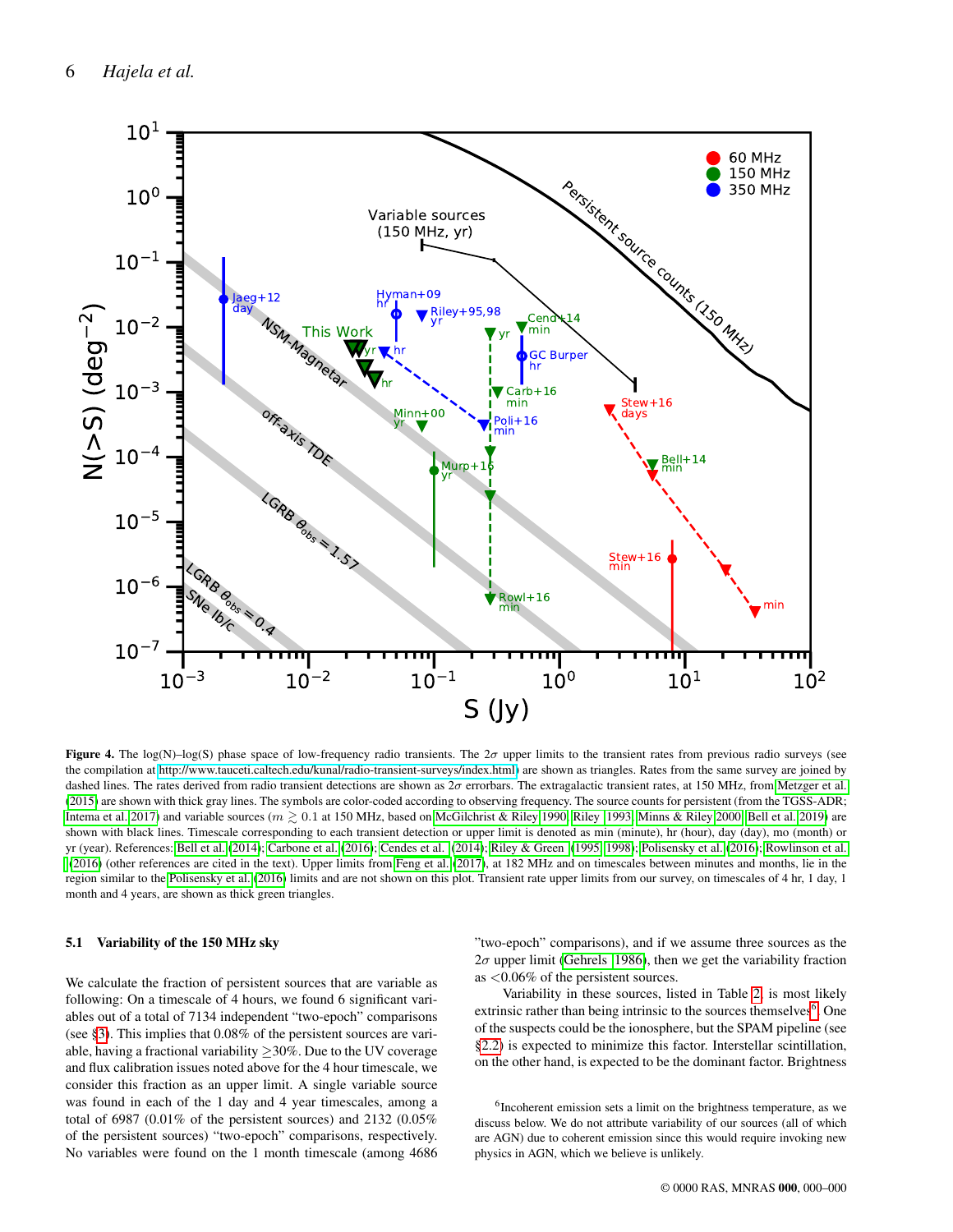temperature constraints ( $T_b \leq 10^{12}$  K for synchrotron emission; [Kellermann et al.](#page-8-30) [\(1986\)](#page-8-30); [Readhead et al.](#page-8-31) [\(1994\)](#page-8-31)) place strong limits on the source size of the radio emitting region. Assuming that the source size is comparable to the light travel time  $c\tau$ , the variability in flux density at 150 MHz is constrained as follows, unless relativistic beaming is involved.

$$
\Delta S \lesssim 0.03 \,\mathrm{mJy} \, (\tau / 1 \,\mathrm{yr})^2 (D_A / 1.5 \,\mathrm{Gpc})^{-2} \tag{3}
$$

where  $\tau$  is the variability timescale, and  $D_A$  is the angular diameter distance. Therefore, any intrinsic component to the variability will be limited to sub-mJy flux densities. None of the variable sources (having optical counterparts) show any evidence of blazar activity in their optical spectra, and therefore we do not expect relativistic beaming. We thus find extrinsic variability (refractive interstellar scintillation or RISS; consistent with [Rickett 1986\)](#page-8-17) to be the most probable explanation of the flux density changes seen in our sources.

These results are also consistent with previous variability surveys. For example, [McGilchrist & Riley](#page-8-24) [\(1990\)](#page-8-24), [Riley](#page-8-25) [\(1993\)](#page-8-25) and [Minns & Riley](#page-8-26) [\(2000\)](#page-8-26) carried out observations of several extragalactic fields with the Rile telescope at 150 MHz, and found 2/811 sources, 21/1050 and 207/6000 sources brighter than ∼100 mJy, respectively, to be variable at the  $\geq 10\%$  level on timescales of  $\geq 1$  yr. [Riley](#page-8-25) [\(1993\)](#page-8-25) noted enhanced variability in flat-spectrum sources and in steep spectrum sources whose spectra turn over at about 400 MHz. A similar conclusion was derived by [Bell et al.](#page-7-15) [\(2019\)](#page-7-15), who recently studied the variability of 944 sources brighter than 4 Jy at 154 MHz with the MWA. They found 15 sources (1.6% of the sources monitored) to be variable on a timescale longer than 2.8 years, and noted enhanced variability in sources having peaked spectral energy distributions. All these studies have attributed the source variability to RISS. In our sample of variable source, we find 1–2 sources are flat spectrum, while the others are steep spectrum (we cannot exclude the possibility of the latter having spectra peaking at  $\sim$ 100 MHz.) We mark the variable source counts<sup>[7](#page-6-0)</sup> from [McGilchrist & Riley](#page-8-24) [\(1990\)](#page-8-24), [Riley](#page-8-25) [\(1993\)](#page-8-25), [Minns & Riley](#page-8-26) [\(2000\)](#page-8-26) and [Bell et al.](#page-7-15) [\(2019\)](#page-7-15) in Figure [4.](#page-5-1)

The variability of the low-frequency radio sky is substantially lower than that of the GHz sky. A number of studies of the dynamic GHz sky (e.g. [Carilli et al. 2001;](#page-7-21) [Thyagarajan et al. 2011;](#page-8-1) [Bannister](#page-7-5) [et al. 2011;](#page-7-5) [Croft et al. 2011;](#page-7-22) [Mooley et al. 2013;](#page-8-21) [Williams et al.](#page-8-3) [2013;](#page-8-3) [Bell et al. 2015;](#page-7-6) [Mooley et al. 2016\)](#page-8-0) have shown that ∼1% of the persistent sources at frequencies of 1–few GHz are variable beyond the ∼30% level, on timescales ranging from days to years. At 150 MHz, the fraction of variables among persistent sources is less by a factor of 10 or more.

We have attributed the variability of our sources to extrinsic factors, likely RISS. It is possible that interplanetary scintillation (IPS) may be playing a role, since the Stripe 82 region lies along the ecliptic. In their study of IPS at 162 MHz, [Morgan et al.](#page-8-18) [\(2018\)](#page-8-18) find modulation indices of  $\geq 0.5$  for radio sources lying along or in the vicinity of the ecliptic, and  $m \leq 0.25$  for sources lying away from the ecliptic. Indeed some of the variable sources on 4 hour timescale may also be due to IPS, although the flux scale for this timescale is most uncertain. Future surveys carried out with the LOFAR, the MWA and the SKA-low will find significant variability resulting from IPS.

#### 5.2 Transient rates at low frequencies

We now calculate the upper limits to the transient rate from our survey. Using Poissonian statistics, we take the  $2\sigma$  upper limit to the number of transients as 3. Since we have carried out 6, 4, 2 and 2 two-epoch comparisons on timescales of 4 hours, 1 day, 1 month and 4 years respectively, we calculate the upper limits<sup>[8](#page-6-1)</sup> as  $1.6 \times 10^{-3}$  deg<sup>-2</sup>,  $2.4 \times 10^{-3}$  deg<sup>-2</sup>,  $4.8 \times 10^{-3}$  deg<sup>-2</sup> and  $4.8 \times 10^{-3}$  deg<sup>-2</sup> respectively (these are the instantaneous snapshot rates). The quoted upper limits to the transient rate are for  $7\sigma$ flux density thresholds, i.e. 28 mJy, 34 mJy, 22 mJy and 25 mJy respectively.

In Figure [4](#page-5-1) we show the log  $N(>S)$ -log S phase space of the dynamic low-frequency radio sky (S is the flux density and N is the number of radio sources). Persistent source counts from the TGSS-ADR are shown as a thick black line. The transient rate upper limits (including those from our survey) and detections from past blind searches below 400 MHz are plotted as triangles and errorbars. For reference, the rates of extragalactic transients considered by [Met](#page-8-16)[zger et al.](#page-8-16) [\(2015\)](#page-8-16), assumed to follow a Euclidean  $N(>S) \propto S^{-1.5}$ distribution, are plotted as grey shaded areas. The symbols are color coded to represent observing frequency. Searches that were primarily extragalactic are shown with filled symbols and those that were primarily Galactic (mainly towards the Galactic Center) are shown with unfilled symbols.

# 5.3 Investigation the radio transient phase space and recommendations for future low-frequency transient surveys

We make the following observations from Figure [4](#page-5-1) and make recommendations for maximizing the yield of transients at low radio frequencies.

Firstly, the rate of Galactic Center transients, such as the "burper" [\(Hyman et al. 2005;](#page-8-5) [Kulkarni & Phinney 2005\)](#page-8-32) and the X-ray binary found by [Hyman et al.](#page-8-7) [\(2009\)](#page-8-7), is significantly larger than the rate of extragalactic transients. The rate is higher by a factor of  $\geq 10$ . This suggests that low-frequency radio surveys of the Galactic Center, Galactic bulge or the Galactic plane will be lucrative.

Secondly, although we have sampled a competitive part of the phase space (where the population(s) uncovered by [Jaeger et al.](#page-8-10) [\(2012\)](#page-8-10), [Murphy et al.](#page-8-13) [\(2017\)](#page-8-13) and [Stewart et al.](#page-8-11) [\(2016\)](#page-8-11) reside(s), assuming  $N \propto S^{-1.5}$  distribution) with our medium-deep mediumwide GMRT Stripe 82 survey, we have not recovered any tran-sients<sup>[9](#page-6-2)</sup>. This suggests that a multi-epoch survey covering  $\gtrsim$  1000  $\text{deg}^2$  may be required to find any transient, in extragalactic fields, at the ∼10 mJy sensitivity level.

Our survey together with the transient rate upper limits on minutes/hour timescales from [Rowlinson et al.](#page-8-29) [\(2016\)](#page-8-29) (both surveys carried out at around 150 MHz) suggest that the transient class

<span id="page-6-0"></span><sup>&</sup>lt;sup>7</sup>These denote sources varying beyond the  $\gtrsim$ 10% level. Source counts from our search are much lower, since we considered sources varying only beyond 30%.

<span id="page-6-1"></span><sup>&</sup>lt;sup>8</sup>This is calculated as 3/(Area  $\times$  epochs), where we take the survey area to be  $315 \text{ deg}^2$ .

<span id="page-6-2"></span> $9$ Our transient search on the  $\lt 4$  hour timescale is capable of finding transients similar to the one found by [Stewart et al.](#page-8-11) [\(2016\)](#page-8-11) (which had a timescale of a few minutes timescale), since each of our observations, that were compared, was 10–20 minutes long. This of course assumes that the emission is broadband and the spectral index of the transient between 60 MHz and 150 MHz is not very steep.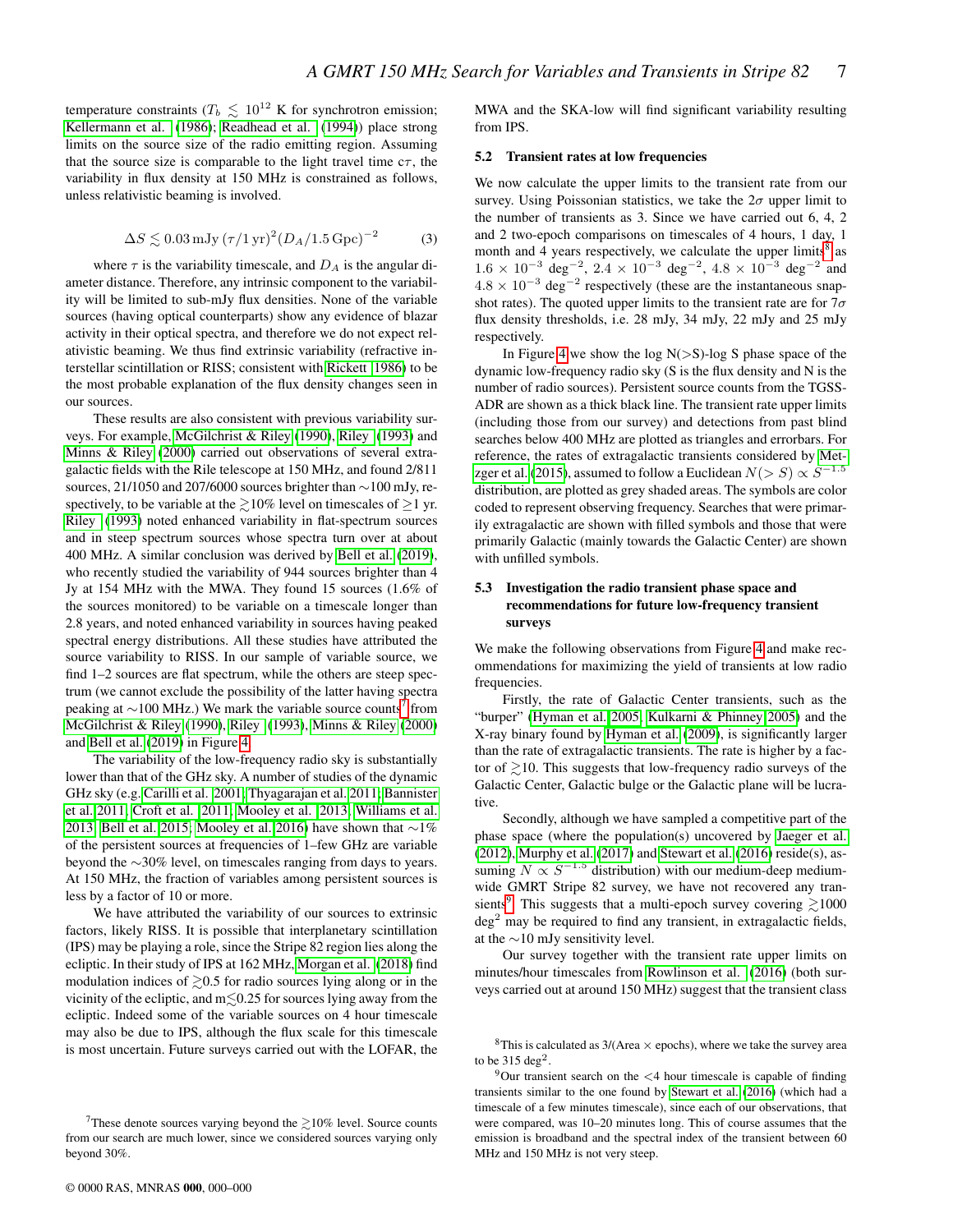detected by [Stewart et al.](#page-8-11) [\(2016\)](#page-8-11) (at 60 MHz; assuming that the source is astrophysical) either 1) does not follow a Euclidean distribution or 2) has a steep spectrum or narrowband emission. Otherwise, we would have expected to find at least a few such transients in the 150 MHz surveys. We define null probability as the probability of not detecting any transients (of a particular class) in our survey. Assuming Poisson statistics and Euclidean distribution, we derive a null probability for [Stewart et al.-](#page-8-11)like transients of  $\ll$ 1%. It is possible that such events may be caused by variability (intrinsic or extrinsic) of compact Galactic sources (for which we speculate that the source counts are flat  $(N(> S) \propto S^{-1}$  or  $\propto S^{-0.5}$ ) because the source density falls off substantially beyond a distance of a few kpc. In this case, we expect the rate of such events to be high close to or within the Galactic plane, and this possibility can be explored with Galactic plane transient surveys at low radio frequencies. If we attribute the absence of these transients in our survey and in [Rowlinson et al.](#page-8-29) [\(2016\)](#page-8-29) purely to steep spectral index (while assuming  $N \propto S^{-1.5}$ ), then we calculate the spectral index constraint to be  $\alpha \leq -4$ .

The implied rate of the transients like the one found by [Jaeger](#page-8-10) [et al.](#page-8-10) [\(2012\)](#page-8-10) is N(>1 mJy)=0.1 deg<sup>-2</sup>. In the GHz sky, the only transient class known to have such a high rate is active stars and binaries (e.g. [Mooley et al. 2016\)](#page-8-0). Hence, we advocate that the [Jaeger et al.](#page-8-10) transient is a stellar flare, otherwise a different emission mechanism needs to be invoked. A stellar flare interpretation is also consistent with the [Murphy et al.](#page-8-13) [\(2017\)](#page-8-13) transient, whose implied snapshot rate per  $\deg^2$  is similar to the [Jaeger et al.](#page-8-10) transient, and was found at low Galactic latitude. This is in line with the M dwarf counterpart/candidate ( $d \sim 1.5$  kpc in Gaia; [Gaia Collabo](#page-7-23)[ration, et al.](#page-7-23) [\(2018\)](#page-7-23)) proposed by [Murphy et al..](#page-8-13) The null probabilities of finding transients, like the ones uncovered by [Jaeger et al.](#page-8-10) and [Murphy et al.,](#page-8-13) in our survey are approximately 2% and 40% respectively.

As discussed earlier in this section, the transient upper limits from our GMRT survey advocate Galactic searches or very widefield extragalactic searches. We therefore provide recommendations for maximizing transient discovery using existing lowfrequency radio interferometers. Considering their modest fields of view ( $\ll$ 100 deg<sup>2</sup>), widefield surveys will be expensive to execute with telescopes such as the GMRT, LOFAR, especially given the computing time/cost for data processing. Hence, we recommend surveys of the Galactic plane or Galactic Center for these telescopes. The geographical location and the recent upgrade of the GMRT makes the observatory uniquely situated to carry out sensitive surveys of the Galactic Center with arcsecond localization capability. Although extragalactic transients will be challenging to find with such telescopes, searching for the radio afterglows of neutron star mergers (detected as gravitational wave sources) over tens of square degree localization regions may be worthwhile, especially since reference images can now be provided by the LoTSS [\(Shimwell 2019\)](#page-8-33) and TGSS-ADR [\(Intema et al. 2017\)](#page-8-14).

Widefield surveys with the MWA or with the VLA (VCSS, currently being undertaken alongside the VLASS) may be useful for finding old, optically thin extragalactic transients (the transient found by [Murphy et al. 2017](#page-8-13) may be one such event) and constraining the rates of such transients. All-sky imagers like the LWA1 and OVRO-LWA will be excellent for finding big samples of transients similar to [Obenberger et al. 2014,](#page-8-12) thus identifying these transients with a known class of objects, as well as for detecting coherent emission from Galactic sources and the mergers of neutrons stars. Eventually, SKA-low will be able to routinely survey the low-frequency sky and provide a complete census of the dynamic Galactic and extragalactic sky.

*AH acknowledges support from the 2018 NRAO summer research program, where the majority of the analysis was done. KPM is a Jansky Fellow of the NRAO. Thanks to Nimisha Kantharia, Preshanth Jagannathan and Gregg Hallinan, who provided help with the GMRT proposal and observing. We thank the staff of the GMRT who have made these observations possible. The GMRT is run by the National Centre for Radio Astrophysics of the Tata Institute of Fundamental Research. We thank the anonymous referee for helpful comments on the manuscript.*

## **REFERENCES**

- Bailer-Jones, C. A. L. and Rybizki, J. and Fouesneau, M., & Mantelet, G. and Andrae, R. 2018, AJ, 156, 58
- <span id="page-7-5"></span>Bannister, K. W., Murphy, T., Gaensler, B. M., Hunstead, R. W., & Chatterjee, S. 2011, MNRAS, 412, 634
- <span id="page-7-16"></span>Bell M. E. and Murphy, T. and Kaplan, D. L., et al., 2014, MN-RAS, 438, 352
- <span id="page-7-6"></span>Bell, M. E., Huynh, M. T., Hancock, P., et al. 2015, MNRAS, 450, 4221
- <span id="page-7-15"></span>Bell, M. E., Murphy, T., Hancock, P. J., et al. 2019, MNRAS, 482, 2484
- <span id="page-7-17"></span>Carbone, D., van der Horst, A. J., Wijers, R. A. M. J., et al. 2016, MNRAS, 459, 3161
- <span id="page-7-21"></span>Carilli, C. L., Bertoldi, F., Rupen, M. P., Fan, X., Strauss, M. A., et al. 2001, ApJ, 555, 625
- <span id="page-7-2"></span>Carilli, C. L., Ivison, R. J., & Frail, D. A. 2003, ApJ, 590, 192
- <span id="page-7-18"></span>Cendes Y. and Wijers, R. A. M. J. and Swinbank, J. D., et al., 2014, arXiv e-prints, [arXiv:1412.3986](http://arxiv.org/abs/1412.3986)
- <span id="page-7-11"></span><span id="page-7-4"></span>Croft, S., Bower, G. C., Ackermann, R., et al. 2010, ApJ, 719, 45 Clarke, M. E., 1964, MNRAS, 127, 405
- <span id="page-7-22"></span>Croft, S., Bower, G. C., Keating, G., et al, 2011, ApJ, 731, 34
- <span id="page-7-3"></span>de Vries, W. H., Becker, R. H., White, R. L., & Helfand, D. J. 2004, AJ, 127, 2565
- <span id="page-7-9"></span>Fender, R., Woudt, P. A., Armstrong, R., et al. 2017, [arXiv:1711.04132](http://arxiv.org/abs/1711.04132)
- <span id="page-7-19"></span>Feng L. and Vaulin, R. and Hewitt, J. N., et al., 2017, AJ, 153, 98
- <span id="page-7-1"></span>Frail, D. A., Kulkarni, S. R., Hurley, K. C., Fishman, G. et al. 1994, ApJ, 437, 43
- <span id="page-7-0"></span>Frail, D. A., Kulkarni, S. R., Ofek, E. O., Bower, G. C., & Nakar, E. 2012, ApJ, 747, 70
- <span id="page-7-13"></span>Frail D. A., and Ray, P. S. and Mooley, K. P., et al., 2018, MNRAS, 475, 942
- <span id="page-7-23"></span>Gaia Collaboration, et al., 2018, A&A, 616, A1
- <span id="page-7-8"></span>Gal-Yam, A., Ofek, E. O., Poznanski, D., et al. 2006, ApJ, 639, 331
- <span id="page-7-20"></span>Gehrels, N. 1986, ApJ, 303, 336
- <span id="page-7-12"></span>Hancock, P. J., Murphy, T., Gaensler, B. M., et al. 2012, MNRAS, 422, 1812
- <span id="page-7-7"></span>Hancock, P. J., Drury, J. A., Bell, M. E., Murphy, T., & Gaensler, B. M. 2016, MNRAS, 461, 3314
- <span id="page-7-14"></span>Heywood, I. and Bannister, K. W. and Marvil, J., et al. 2016, MNRAS, 457, 4160
- Hodge, J. A., Becker, R. H., White, R. L., Richards, G. T. & Zeimann, G. R. 2011, AJ, 142, 3
- <span id="page-7-10"></span>Hurley-Walker, N., Callingham, J. R., Hancock, P. J., et al. 2017, MNRAS, 464, 1146
- Hyman, S. D., Lazio, T. J. W., Kassim, N. E., 2002, AJ, 123, 1497